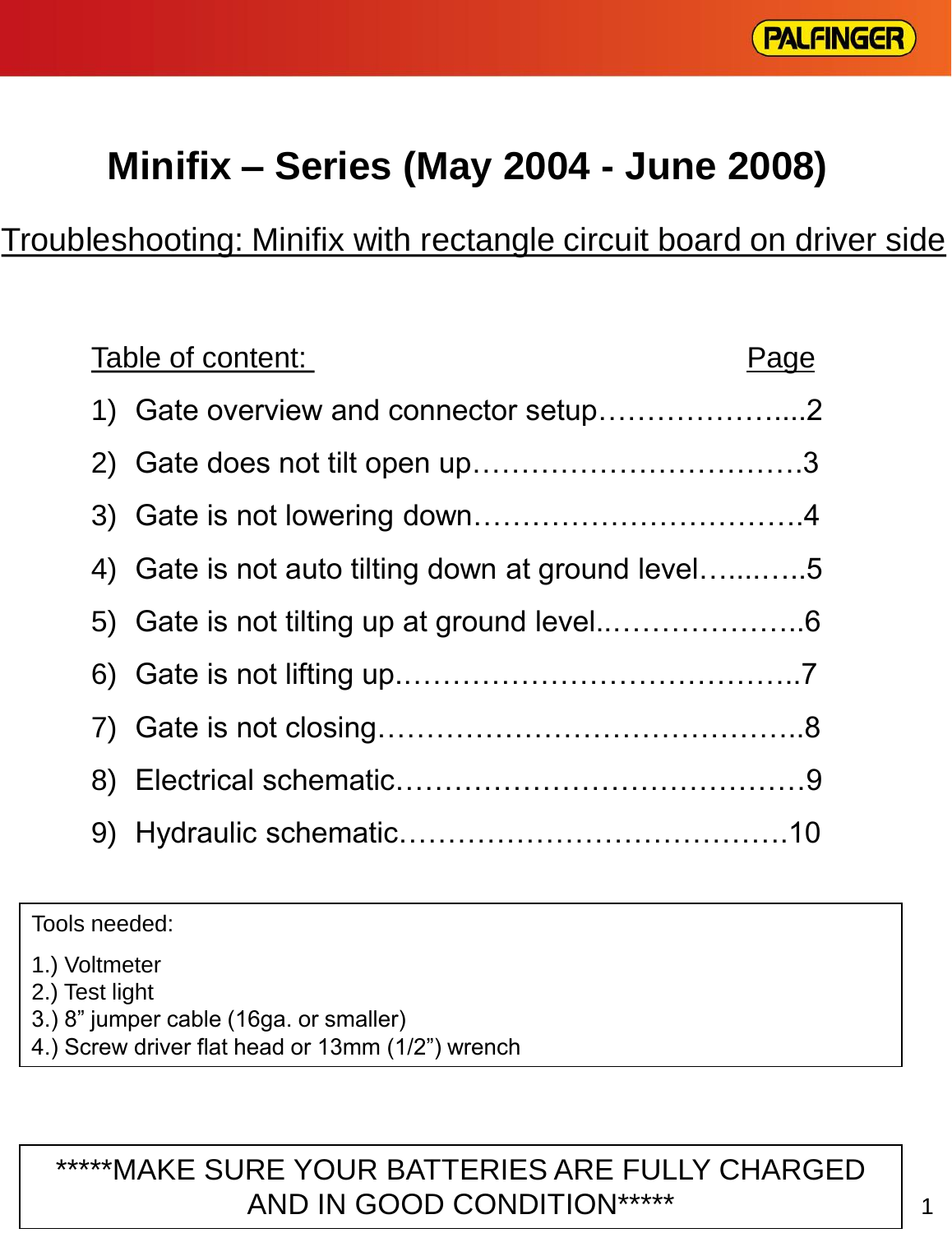### Overview of liftgate and connector setup of circuit board



Pump & motor box

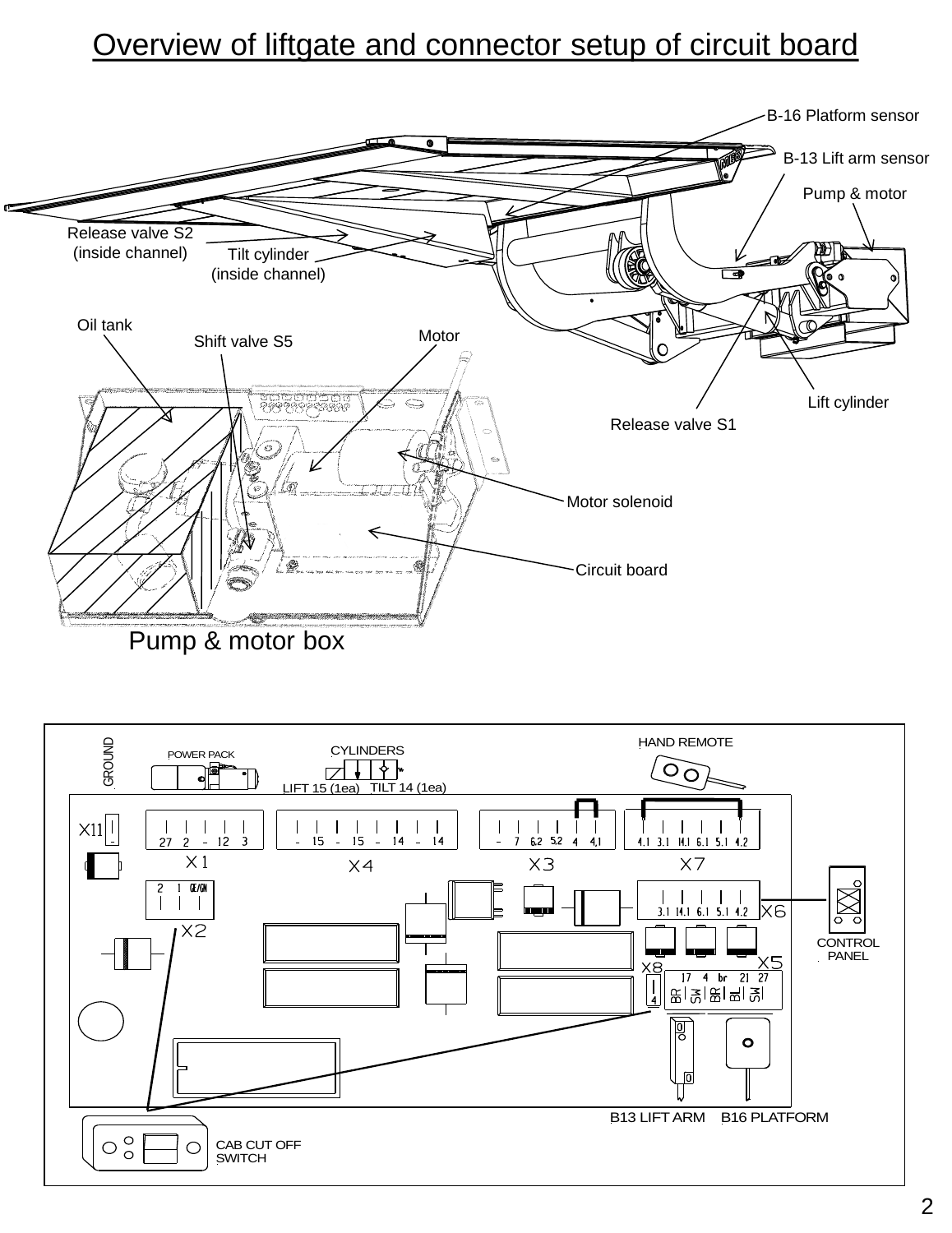

**SERIES** 

# 1) GATE DOES NOT TILT OPEN UP

### 1.1) Check Battery Power

- a) Check resettable Circuit Breaker on top of battery  $\rightarrow$  Push Reset Tab back in, if popped out
- b) Check fuse on top of battery (qty 1) and at circuit board (qty 2) inside pump and motor box at mount frame
- c) Start van and run engine in fast idle for charging the battery  $\rightarrow$  if liftgate starts working, recharge battery  $\rightarrow$  test battery and replace if necessary
- d) Check power on board between X-8 #4 and X-11 with voltmeter by pushing the up-function knob and hold for 10 sec with gate in stored position (DEADHEAD GATE) (above 10 Volt is necessary for proper use of liftgate)  $\rightarrow$  less than 10 V; Jump X2-#2 to X8  $\rightarrow$  voltage jumps more than 1 volt, call Palfinger for assistance **\*\*\*\*DO NOT LEAVE JUMPER ON – GATE MUST BE SHUT OFF WHEN NOT IN USE\*\*\*\***

# 1.2) Check for short in optional equipment

- a) Unplug X-3(foot control)**\*\*\*Set Jumper at X3 #4 to #4.1\*\*\* ,** X-5 (B-13 and B-16 Sensors) and X-7 (Hand control) **\*\*\*Set Jumper at X-7 at #4.1 to #4.2\*\*\* (See schematic on page 2)** Keep the 2 connectors unplugged (gate will operate without plugs connected, will loose auto tilt)
- c) Plug each connector back, one at a time and check functions of gate after plugging in each

### 1.3) Check voltage supply to release valve on tilt cylinder

- a) Check voltage at X4 #14 and Ground X-11 while pushing the opening button for open up the release valve S2 at the tilt cylinder. No Voltage  $\rightarrow$  check for loose wire at X-6 or no signal at X-6 #14
- b) Listen for clicking of the release valve at the tilt cylinder (connected to platform inside channel) - If valve is not clicking  $\rightarrow$  check wire for damaged spots, loose connections or a bad valve

### 1.4) Check motor solenoid power

- a) Check voltage at X-1 #3 and Ground X-11 while pushing opening button to engage motor solenoid No voltage  $\rightarrow$  board might be damaged
- b) Check voltage at small motor solenoid terminals and Ground X-11 while pushing button and listen for clicking of the motor solenoid – no voltage or clicking  $\rightarrow$  check wire to motor solenoid
- c) Check for voltage across the small motor solenoid terminals with test light while turning knob See a light  $\rightarrow$  power is reaching solenoid
- d) Check for main power at the big solenoid studs, one has voltage; if not check connections to battery
- e) Check big solenoid studs for voltage while pushing the opening button  $\rightarrow$  if not  $\rightarrow$  solenoid is bad
- f) Jump large terminals at motor solenoid
	- If motor runs  $\rightarrow$  motor solenoid is bad
	- If motor does not run  $\rightarrow$  Bad motor or bad ground
	- Tap on motor  $\rightarrow$  motor starts running bad brushes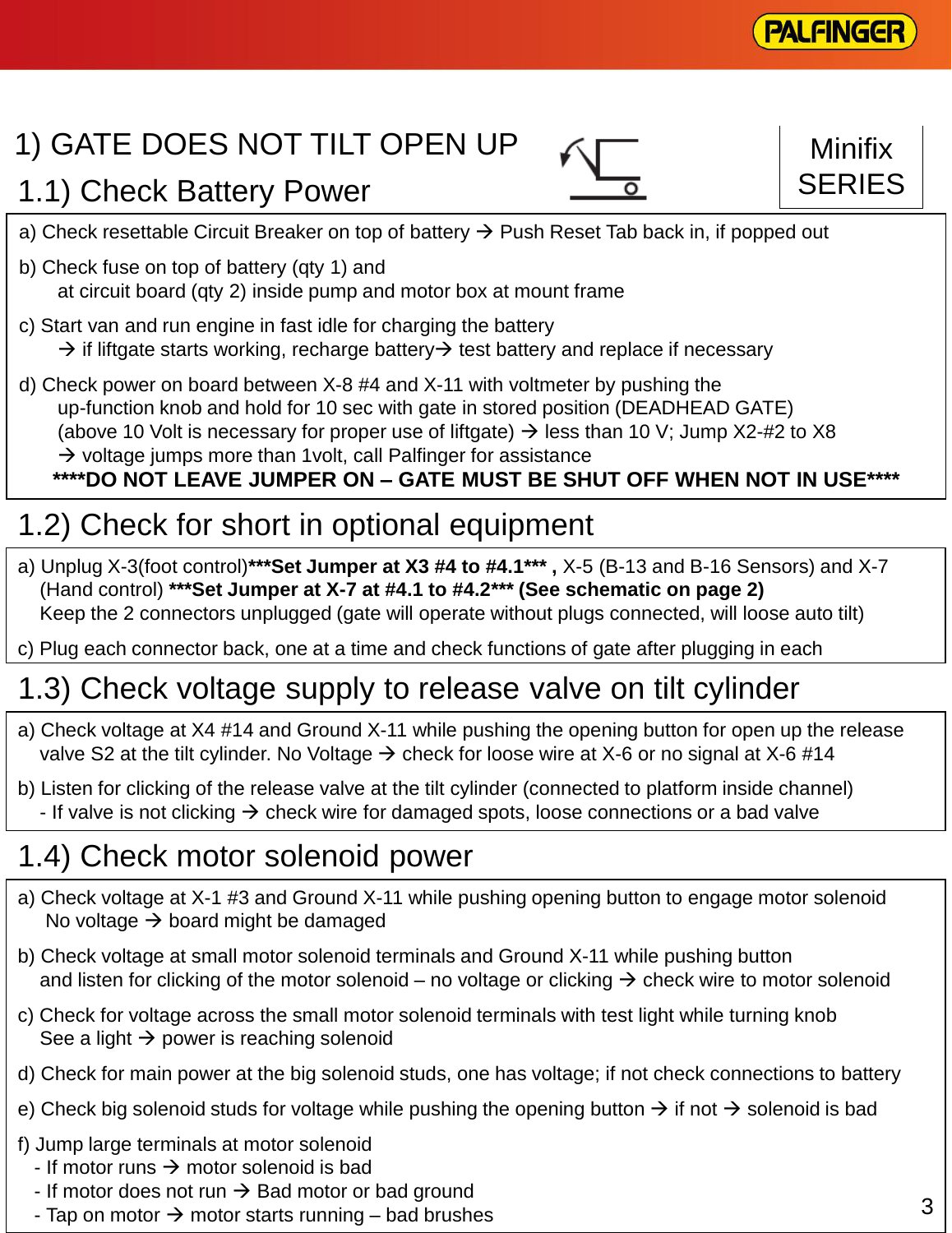

# 2) GATE IS NOT LOWERING DOWN





# 2.1) Check Battery Power

- a) Check resettable Circuit Breaker on top of battery  $\rightarrow$  Push Reset Tab back in, if popped out
- b) Check fuse on top of battery (qty 1) and at circuit board (qty 2) inside pump and motor box at mount frame
- c) Start van and run engine in fast idle for charging the battery  $\rightarrow$  if liftgate starts working, recharge battery  $\rightarrow$  test battery and replace if necessary
- d) Check power on board between X-8 #4 and X-11 with voltmeter by pushing the up-function knob and hold for 10 sec with gate in up position(DEADHEAD GATE) (above 10 Volt is necessary for proper use of liftgate)  $\rightarrow$  less than 10 V; Jump X2-#2 to X8  $\rightarrow$  voltage jumps more than 1 volt, call Palfinger for assistance **\*\*\*\*DO NOT LEAVE JUMPER ON – GATE MUST BE SHUT OFF WHEN NOT IN USE\*\*\*\***

# 2.2) Check for short in optional equipment

- a) Unplug X-3(foot control) **\*\*\*Set Jumper at X3 #4 to #4.1\*\*\*** X-5(B-13 and B-16 Sensors) and X-7 (Hand control) **\*\*\*Set Jumper at X-7 from #4.1 to #4.2\*\*\* (see schematic on page 2)** Keep the 2 connectors unplugged (gate also operates without plugs connected, will loose auto tilt)
- c) Plug each connector back one at a time and check functions of gate after plugging in each

# 2.3) Check voltage supply to release valve on lift cylinder

- a) Check voltage at X-4 #15 and Ground X-11 while pushing the lowering button for opening the release valve S1 at the lift cylinder. No voltage  $\rightarrow$  check for bad button or loose wire
- b) Listen for clicking of the release valve S1 at the lift cylinder (connected to lift arm)  $\rightarrow$  If valve is not clicking  $\rightarrow$  check wire for damaged spots or loose connection

# 2.4) Gate is lowering down very slowly  $\rightarrow$  S5 at motor not engaged

- a) Check Voltage at X-1 #12 and Ground X-11 while pushing button to engage the shift valve S5 at the pump and motor inside the pump & motor box connected to mount frame
- b) Override the shift valve by pushing on the cab at the shift valve S5 while pushing the down button  $\rightarrow$  Gate will lower down  $\rightarrow$  check the valve and look for damaged wire or loose connection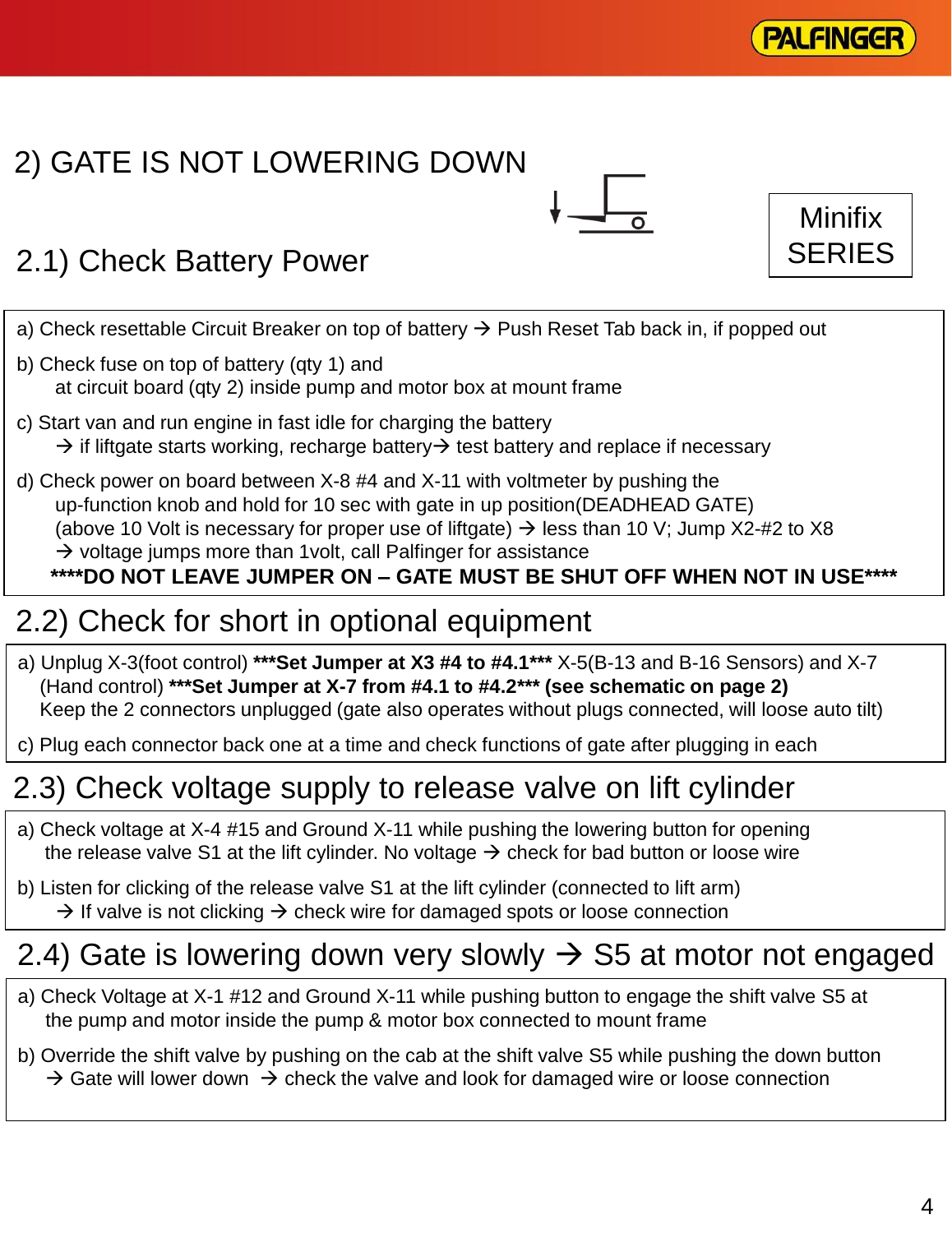

## 3) GATE IS NOT AUTO TILTING AT GROUND LEVEL





# 3.1) Check Battery Power

- a) Check resettable Circuit Breaker on top of battery  $\rightarrow$  Push Reset Tab back in, if popped out
- b) Check fuse on top of battery (qty 1) and at circuit board (qty 2) inside pump and motor box at mount frame
- c) Start van and run engine in fast idle for charging the battery  $\rightarrow$  if liftgate starts working, recharge battery  $\rightarrow$  test battery and replace if necessary
- d) Check power on board between X-8 #4 and X-11 with voltmeter by pushing the up-function knob and hold for 10 sec with gate in up position(DEADHEAD GATE) (above 10 Volt is necessary for proper use of liftgate)  $\rightarrow$  less than 10 V; Jump X2-#2 to X8  $\rightarrow$  voltage jumps more than 1 volt, call Palfinger for assistance

#### **\*\*\*\*DO NOT LEAVE JUMPER ON – GATE MUST BE SHUT OFF WHEN NOT IN USE\*\*\*\***

# 3.2) Check adjustment of auto-tilt sensor B-13

- a) Check the position of the B-13 Sensor on the inside of the passenger side lift arm  $\rightarrow$  Sensor has to be in a horizontal position when gate is 8"-10" above ground
- b) Check if the inner X-5 Plug is loose (2 wire color sequence = brown, black)

# 3.3) Check function of control buttons or hand control

- a) Check voltage at X-6 #4.2 to Ground X-11 for power supply of the control buttons at X-7 #4.2 to Ground X-11 for power supply of the hand control
- b) Check voltage at X-6 #6.1(lower) to Ground X-11 for lowering signal  $\rightarrow$  Signal on X-6 #6.1  $\rightarrow$  control buttons are ok; if no signal check for damaged wire or loose connectors at control buttons or damaged buttons

# 3.4) Check voltage supply to release valve on tilt cylinder

- a) Check voltage at X-5 #(BLACK)(B-13) to Ground X-11 while platform is on ground  $\rightarrow$  12V
- b) Check voltage at X5 #(BROWN)(B-13) to Ground X-11 while platform is on ground  $\rightarrow$  12V  $\rightarrow$  No voltage on BROWN  $\rightarrow$  Look for damaged spots, loose connection or bad B-13
- c) Check voltage at X4 #14 to Ground X-11 while pushing the lowering button when gate is on ground for opening up the release valve S2 at the tilt cylinder (connected to platform inside channel)
- d) Listen for clicking of the release valve at the tilt cylinder (connected to platform inside channel)  $\rightarrow$  If valve is not clicking  $\rightarrow$  check wire for damaged spots or loose connections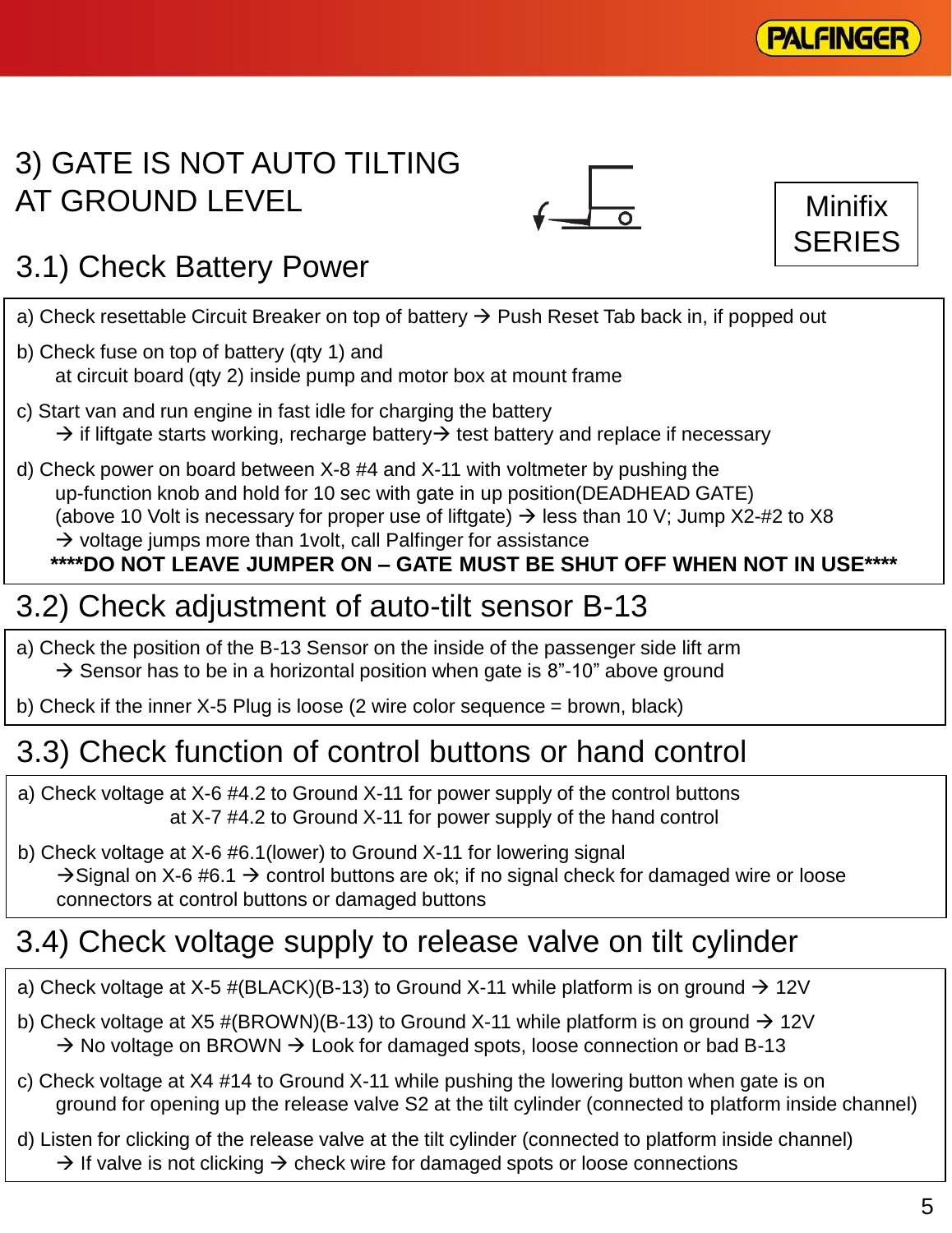

**SERIES** 

# 4) GATE IS NOT TILTING UP AT GROUND

## 4.1) Check Battery Power

- a) Check resettable Circuit Breaker on top of battery  $\rightarrow$  Push Reset Tab back in, if popped out
- b) Check fuse on top of battery (qty 1) and at circuit board (qty 2) inside pump and motor box at mount frame
- c) Start van and run engine in fast idle for charging the battery  $\rightarrow$  if liftgate starts working, recharge battery  $\rightarrow$  test battery and replace if necessary
- d) Check power on board between X-8 #4 and X-11 with voltmeter by pushing the up-function knob and hold for 10 sec with gate in up position(DEADHEAD GATE) (above 10 Volt is necessary for proper use of liftgate)  $\rightarrow$  less than 10 V; Jump X2-#2 to X8  $\rightarrow$  voltage jumps more than 1 volt, call Palfinger for assistance

#### **\*\*\*\*DO NOT LEAVE JUMPER ON – GATE MUST BE SHUT OFF WHEN NOT IN USE\*\*\*\***

#### 4.2) Check function of control buttons or hand control

- a) Check voltage at X-6 #4.2 to Ground X-11 for power supply of the control buttons X-7 #4.2 to Ground X-11 for power supply of the hand control
- b) Check voltage at X-6 #5.1(lift) to Ground X-11 for lifting signal  $\rightarrow$  Signal on X-6 #5.1  $\rightarrow$  control buttons are ok; if no signal check for damaged wire or loose connectors inside control box or damaged buttons

#### 4.3) Check motor solenoid power to run the motor

- a) Check voltage at X-1 #3 to Ground X-11 while pushing buttons to engage motor solenoid
- b) Check for voltage at small motor solenoid terminals and Ground X-11 while pushing buttons and listen for clicking of the motor solenoid – no voltage or clicking  $\rightarrow$  check wire to motor solenoid
- c) Check for voltage across the small motor solenoid terminal with test light while pushing buttons  $\rightarrow$  See a light  $\rightarrow$  power is reaching solenoid.
- d) Check for main power at the big solenoid studs, one has voltage; if not check connections to battery
- e) Check both big solenoid studs for voltage while pushing the lifting buttons  $\rightarrow$  if not  $\rightarrow$  solenoid is bad
- f) Jump large terminals at motor solenoid
	- If motor runs  $\rightarrow$  motor solenoid is bad
	- If motor does not run  $\rightarrow$  Bad motor or bad ground
	- Tap on motor  $\rightarrow$  motor starts running bad brushes

# 4.4) Check function of shift valve S5 at pump & motor

- a) Check voltage at X1 #12 and Ground X-11 while pushing button to engage the shift valve S5 at the pump and motor inside pump & motor box at main tube underneath truck
- valve S5  $\rightarrow$  Gate will lower down  $\rightarrow$  check the valve and look for damaged wire or loose connections 6 b) While pushing the button to make the motor run, override shift valve by pushing in the cab at the shift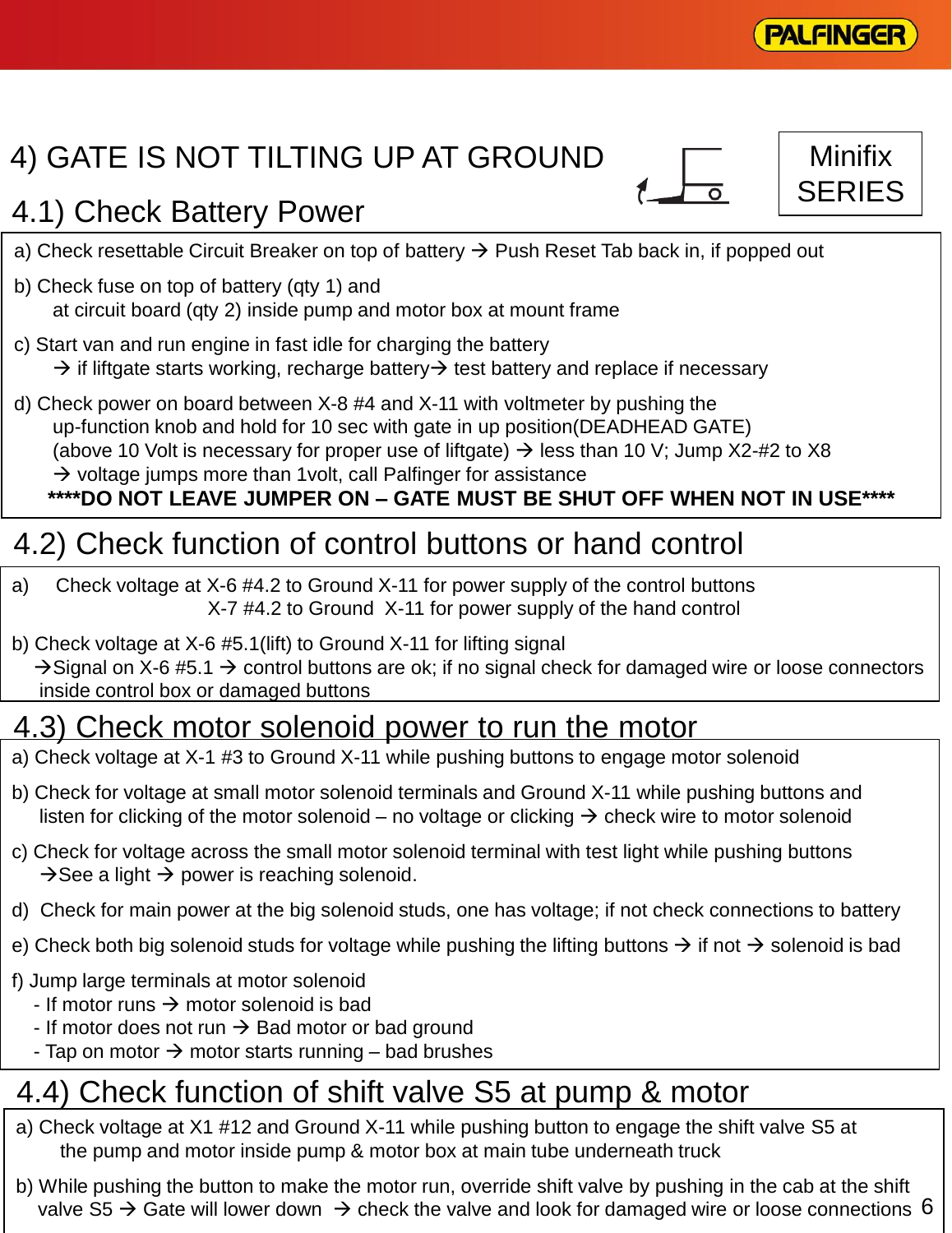

**SERIES** 

# 5) GATE IS NOT LIFTING UP



# 5.1) Check Battery Power

- a) Check resettable Circuit Breaker on top of battery  $\rightarrow$  Push Reset Tab back in, if popped out
- b) Check fuse on top of battery (qty 1) and at circuit board (qty 2) inside pump and motor box at mount frame
- c) Start van and run engine in fast idle for charging the battery  $\rightarrow$  if liftgate starts working, recharge battery  $\rightarrow$  test battery and replace if necessary
- d) Check power on board between X-8 #4 and X-11 with voltmeter by pushing the up-function knob and hold for 10 sec (above 10 Volt is necessary for proper use of liftgate)  $\rightarrow$  less than 10 V; Jump X2-#2 to X8  $\rightarrow$  voltage jumps more than 1volt, call Palfinger for assistance

#### **\*\*\*\*DO NOT LEAVE JUMPER ON – GATE MUST BE SHUT OFF WHEN NOT IN USE\*\*\*\***

# 5.2) Check function of control buttons(J30) and hand control(J31)

- a) Check voltage at X-6 #4.2 to Ground X-11 for power supply of the control buttons X-7 #4.2 to Ground X-11 for power supply of the hand control
- b) Check voltage at X-6 #5.1(lift) to Ground X-11 for lifting signal  $\rightarrow$  Signal on X-6 #5.1  $\rightarrow$  control buttons are ok; if no signal, check for damaged wire or loose connectors at control buttons or damaged buttons

# 5.3) Check for short in optional equipment

- a) Unplug X-5 (B-13 and B-16 sensors) and X-7(Hand control) **\*\*\*Set Jumper at X-7 at #4.1 to #4.2\*\*\*** Keep the 2 connectors unplugged (gate will operate without plugs connected, will loose auto tilt)
- c) Plug each connector back, one at a time and check functions of gate after plugging in each.

#### 5.4) Check motor solenoid power to run the motor

- a) Check for voltage at X-1 #3 to Ground X-11 to engage motor solenoid while pushing lifting buttons No voltage  $\rightarrow$  board might be damaged
- b) Check for voltage at small motor solenoid terminals to Ground X-11 while pushing buttons and listen for clicking of the motor solenoid – no voltage or clicking  $\rightarrow$  check wire to motor solenoid
- c) Check voltage across the small motor solenoid terminals with test light while pushing lifting buttons See a light  $\rightarrow$  power is reaching solenoid
- d) Check for main power at the large solenoid studs one has voltage; if not check connection to battery
- e) Check both big solenoid studs for voltage while pushing the lifting buttons  $\rightarrow$  if not  $\rightarrow$  solenoid is bad
- f) Jump large terminals at motor solenoid
	- If motor runs  $\rightarrow$  motor solenoid is bad
	- If motor does not run  $\rightarrow$  Bad motor or bad ground
	- Tap on motor  $\rightarrow$  motor starts running bad brushes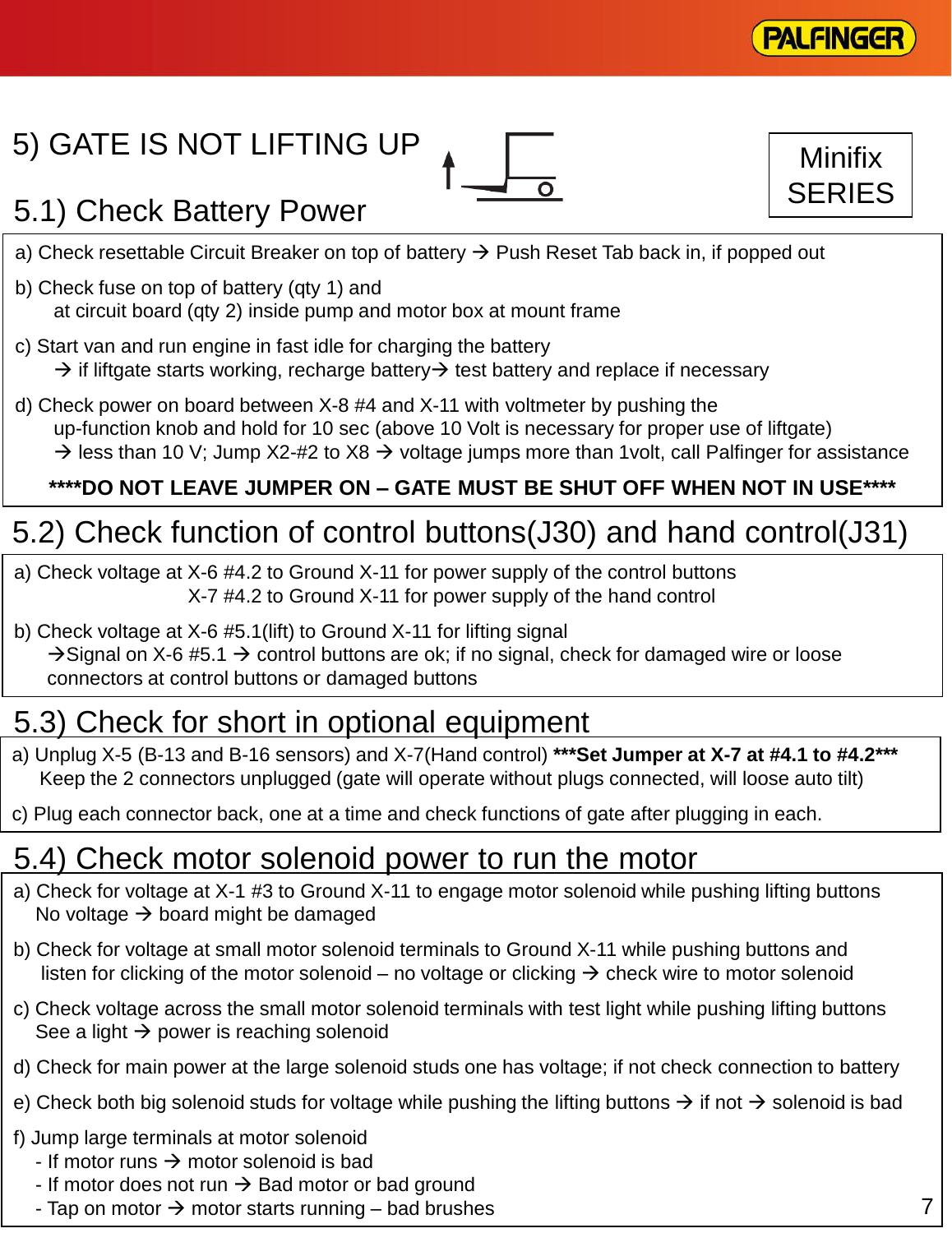

**SERIES** 

# 6) GATE IS NOT CLOSING

6.1) Check Battery Power



- a) Check resettable Circuit Breaker on top of battery  $\rightarrow$  Push Reset Tab back in, if popped out
- b) Check fuse on top of battery (qty 1) and at circuit board (qty 2) inside pump and motor box at mount frame
- c) Start van and run engine in fast idle for charging the battery  $\rightarrow$  if liftgate starts working, recharge battery  $\rightarrow$  test battery and replace if necessary
- d) Check power on board between X-8 #4 and X-11 with voltmeter by pushing the up-function knob and hold for 10 sec with gate in up position(DEADHEAD GATE) (above 10 Volt is necessary for proper use of liftgate)  $\rightarrow$  less than 10 V; Jump X2-#2 to X8  $\rightarrow$  voltage jumps more than 1 volt, call Palfinger for assistance

#### **\*\*\*\*DO NOT LEAVE JUMPER ON – GATE MUST BE SHUT OFF WHEN NOT IN USE\*\*\*\***

# 6.2) Check function of control buttons(J30) and hand control(J31)

- a) Check voltage at X-6 #4.2 to Ground X-11 for power supply of the control buttons at X-7 #4.2 to Ground X-11 for power supply of the hand control
- b) Check voltage at X-6 #3.1(close) to Ground X-11 for lifting signal  $\rightarrow$  Signal on X-6 #3.1  $\rightarrow$  control buttons are ok; if no signal, check for damaged wire or loose connectors at control buttons or damaged buttons

### 6.3) Check for S5 valve on pump & motor not engaged

- a) Check Voltage at X-1 #12 and Ground X-11 while pushing buttons to engage the shift valve at the pump and motor inside the pump & motor box connected to mount frame
- b) While pushing the button to make the motor run, override shift valve by pushing in the cab at the shift valve S5  $\rightarrow$  Gate will lower down  $\rightarrow$  check the valve and look for damaged wire or loose connection

#### 6.4) Check motor solenoid power to run the motor

- a) Check voltage at X-1 #3 and Ground X-11 to engage motor solenoid while pushing closing buttons No voltage  $\rightarrow$  board might be damaged
- b) Check voltage at small motor solenoid terminals and Ground X-11 while pushing buttons and listen for clicking of the motor solenoid – no voltage or clicking  $\rightarrow$  check wire to motor solenoid
- c) Check voltage across the small motor solenoid terminals with test light while pushing buttons See a light  $\rightarrow$  power is reaching solenoid
- d) Check main power at the large solenoid studs, one has voltage; if not check connections to battery
- e) Check both big solenoid studs for voltage while pushing the closing buttons  $\rightarrow$  if not  $\rightarrow$  solenoid is bad
- f) Jump large terminals at motor solenoid
	- If motor runs  $\rightarrow$  motor solenoid is bad
	- If motor does not run  $\rightarrow$  Bad motor or bad ground
	- Tap on motor  $\rightarrow$  motor starts running bad brushes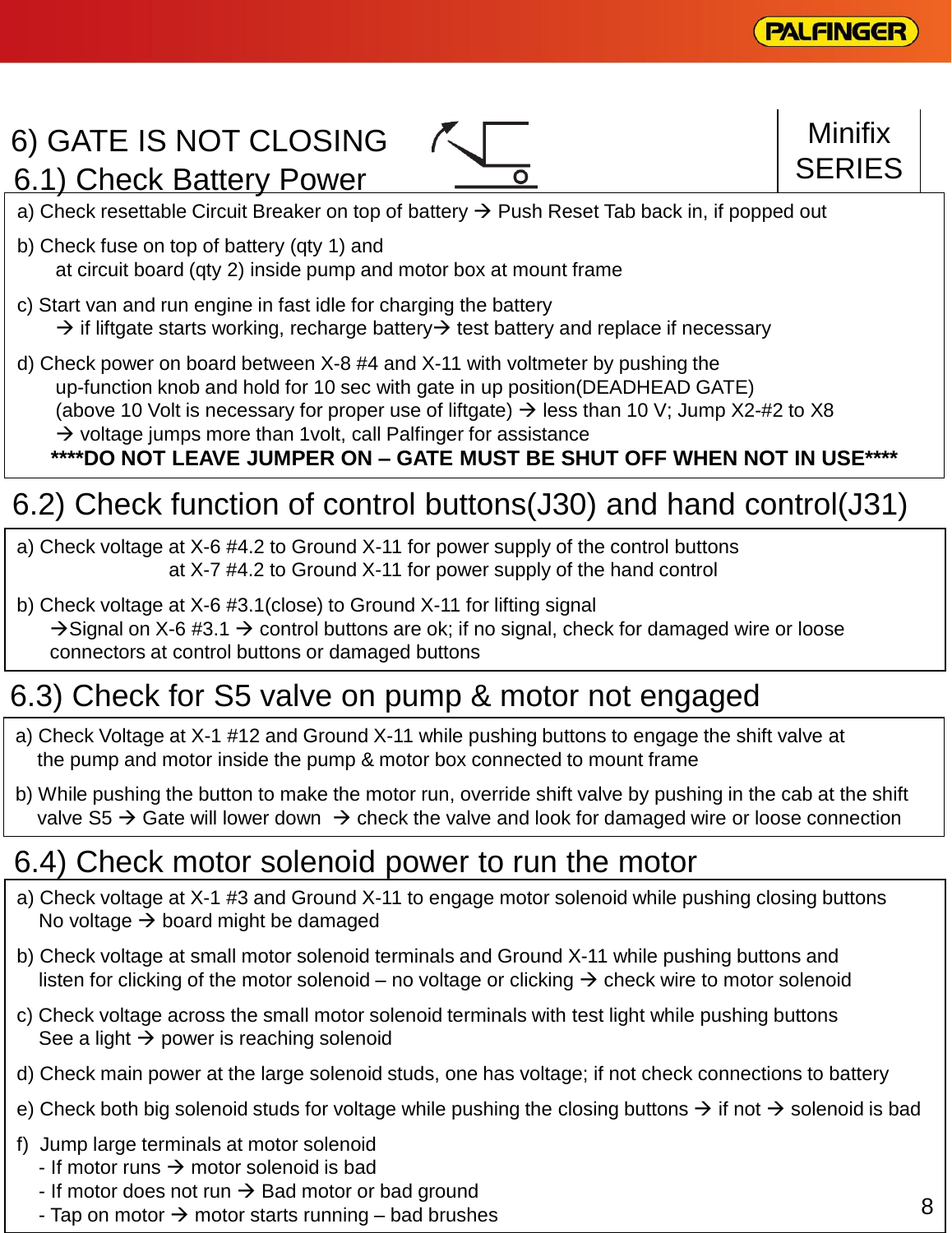Electrical schematic